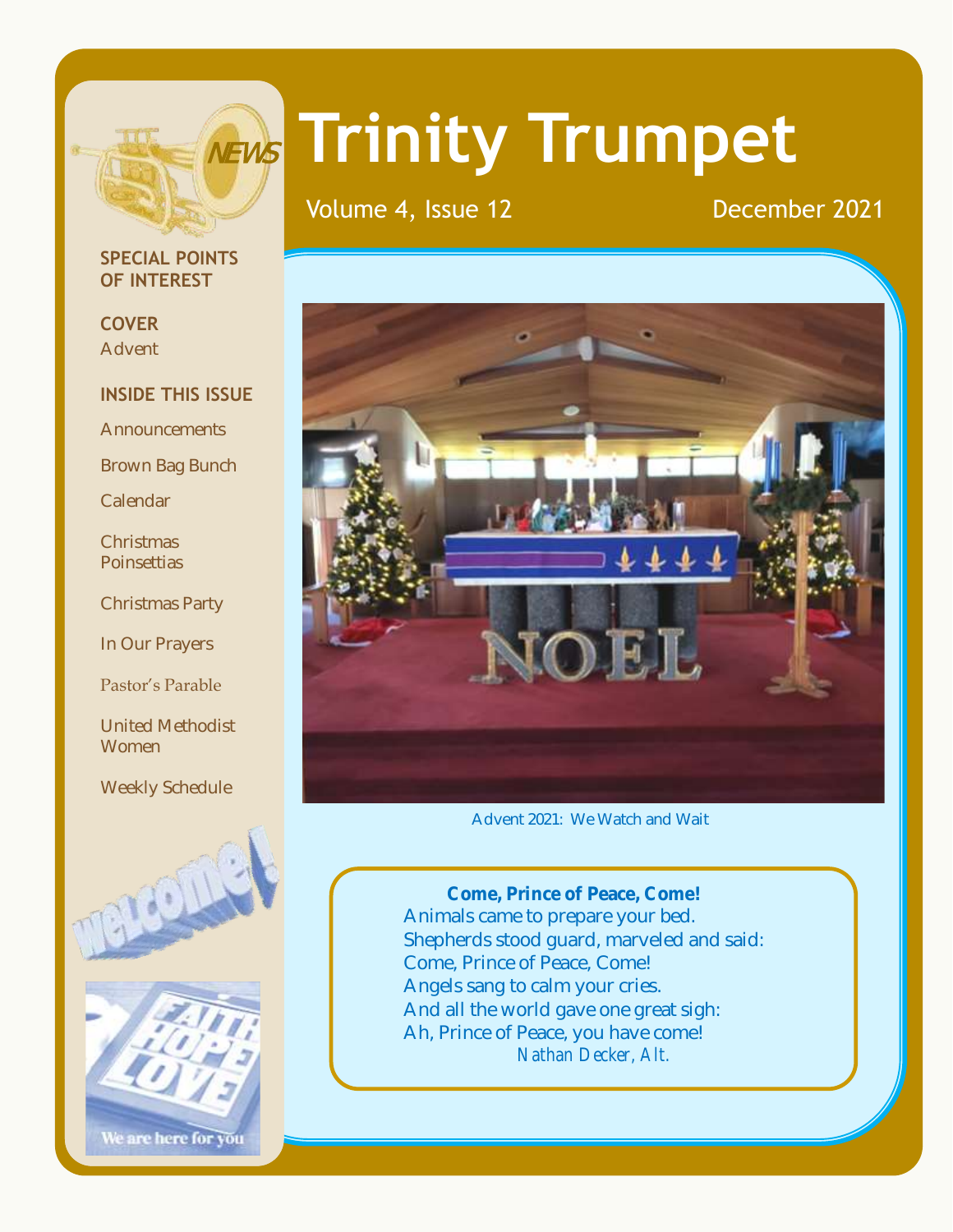## **In Our Prayers**

- *The Prayer Fellowship prays for many people. You are welcome to join this small group to pray for spiritual growth and healing through prayer for others. Please contact Jane D. or Pastor Jay to add to the weekly prayer list.*
- **We continually pray for:**
- scientists and health leaders as they deal with the emergence of new COVID variants;
- equitable distribution of COVID-19 and flu vaccines to all children and adults;
- healing for those struggling with physical and mental illness;
- people without hope who live in fear of being evicted from their homes;
- the millions of people unable to find work whose benefits have expired;
- workers who are not treated fairly;
- persons who lack access to clean water, children living in poverty, outdoor citizens, victims of domestic violence, and victims of elder abuse;
- strength for public safety personnel, first responders, business owners, and essential workers;
- protection for our AA/PI Asian-American/Pacific Islander neighbors experiencing continuing hate;
- justice for detained immigrants and families, especially those incarcerated in private ICE prisons, who suffer from inhumane treatment, as they wait for immigration approvals;
- empowering the church with grace, hope, and healing throughout the world as people experience turmoil, unrest, and oppressive leadership;
- people who have lost their way and endanger others;
- listening to God's will for the global United Methodist Church as plans are made for General Conference;
- finding ways to believe, trust, and actively share our faith in God that we may be faithful disciples of Jesus Christ for the transformation of the world;
- leaders throughout the world, those in positions of authority, and all those in local, State, and Federal government positions, that the well being of people is put first;
- strength for California-Nevada Bishop Minerva Carcaño and for District Superintendent Samuel Hong as he leads the churches of El Camino Real District;
- guidance for Pastor Jay as he leads the missions of Sunnyvale Trinity and First United Methodist churches.
- God the Father, we give you thanks and praise for your everlasting love as we watch and wait for the promises of Christmas with the birth of Jesus your son. Make us instruments of your peace and love for others. Amen.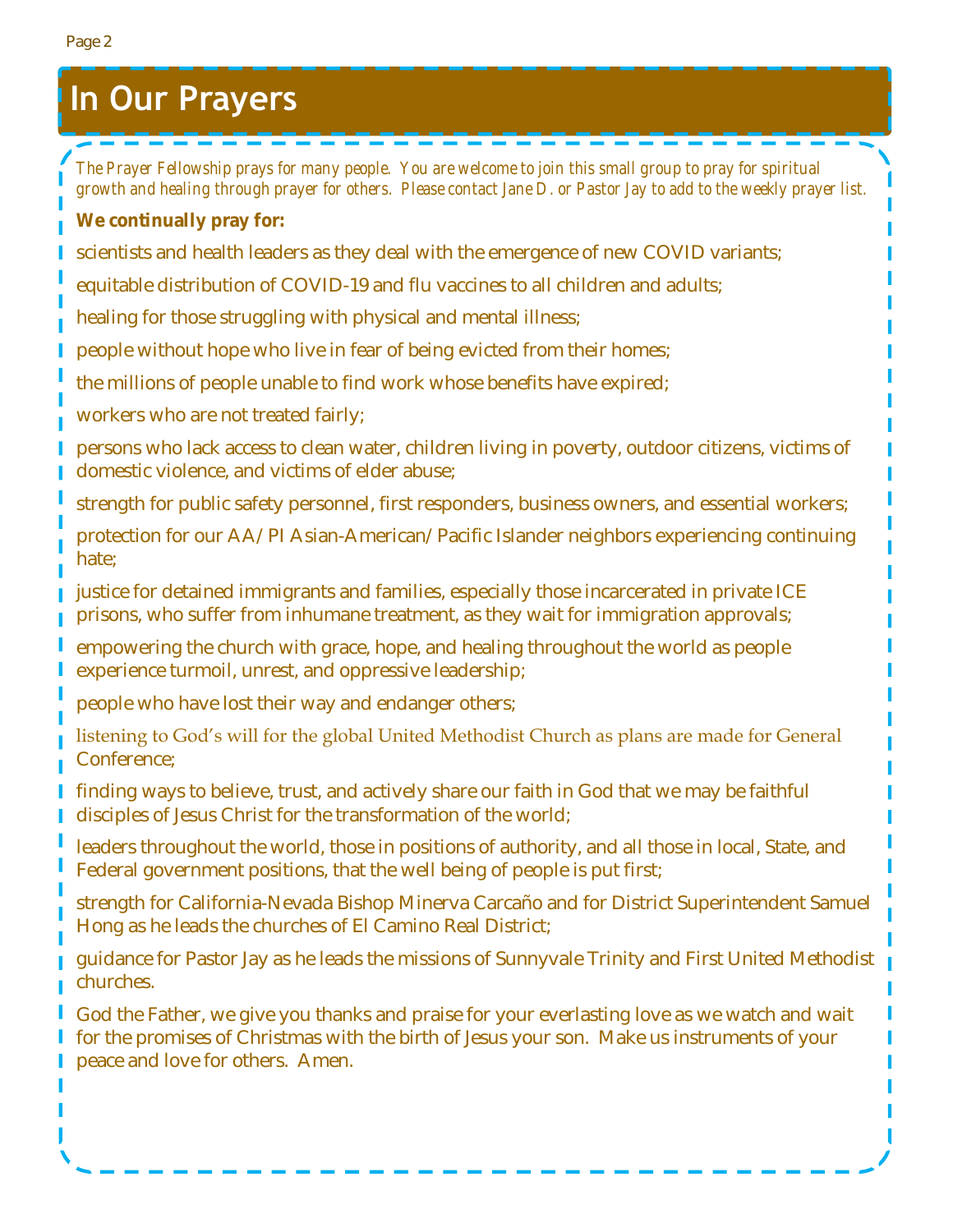### **Pastor's Parable**

Advent is here and Christmas Eve is just around the corner. This is my favorite season of the year! I love seeing all the Christmas lights and decorations around town and in the neighborhoods. I also love the Advent décor in our sanctuary and the wonderful Advent candle-lighting tradition on Sunday. And to think, all of this is about the anticipation of the birth of our Lord and Savior, Jesus Christ! What an incredible Christian season!

But first, let's do a quick look back at November. We had a terrific Stewardship campaign in which Trinity is on track with our pledges for next year. Thank you to our Stewardship Minute Speakers in Sunday worship—you were fantastic! We also had a wonderful Stewardship campaign celebration while enjoying a beautiful dried fruit tray together. I heard many comments that the fruit was

delicious and a nice treat for Thanksgiving! The fruit theme fit well with the hope for abundant ministries in the coming year for our newly merged church.

If you have not turned in a pledge yet, we are hopeful that you will turn one into the church office soon. This pledge helps our church budgeting process for the coming year. Please note that if your circumstances change sometime next year, your pledge can easily be modified by contacting the Finance Secretary or church office.

Now for Advent and Christmas Eve. First, we have our fabulous Children's Christmas party on December 11th at 1 pm (over Zoom). I am also excited that the Christmas Eve Candlelight Service this year will be a combined First Sunnyvale and Trinity Sunnyvale celebration on Friday, December 24 at 7pm. The service will be

hybrid, which allows both in person and online worship (over Zoom). Come prepared for great music, the telling of the Christmas story, and a terrific celebration! I encourage you to invite friends and family to our Christmas Eve Candlelight Service. We also have an advertisement running in the local paper inviting the community to join in the celebration.

If you are traveling over the Christmas holidays, I wish you safe travel and God speed.

Let us all prepare our hearts for the birth celebration of our glorious Lord and Savior, Jesus Christ. Praise be to God.

Peace be with you!





Celebrate Christmas Eve¶<br>Friday, December 24¶ Candlelight Worship and Celebration -7:00 PM **SUNNYVALE-TRINITY SUNNYVALE-FIRST¶** UNITED METHODIST CHURCH UNITED METHODIST CHURCH¶ www.trinityumcsunnyvale.org www.sunnyvaleume.org **Hybrid** in Person and on Zoom | Please-Wear-Masks-and-Social-Distance¶ See Websites for Link to Live Stream via Zoom¶ 535-Old-San-Francisco-Road¶ Sunnyvale, CA-94086¶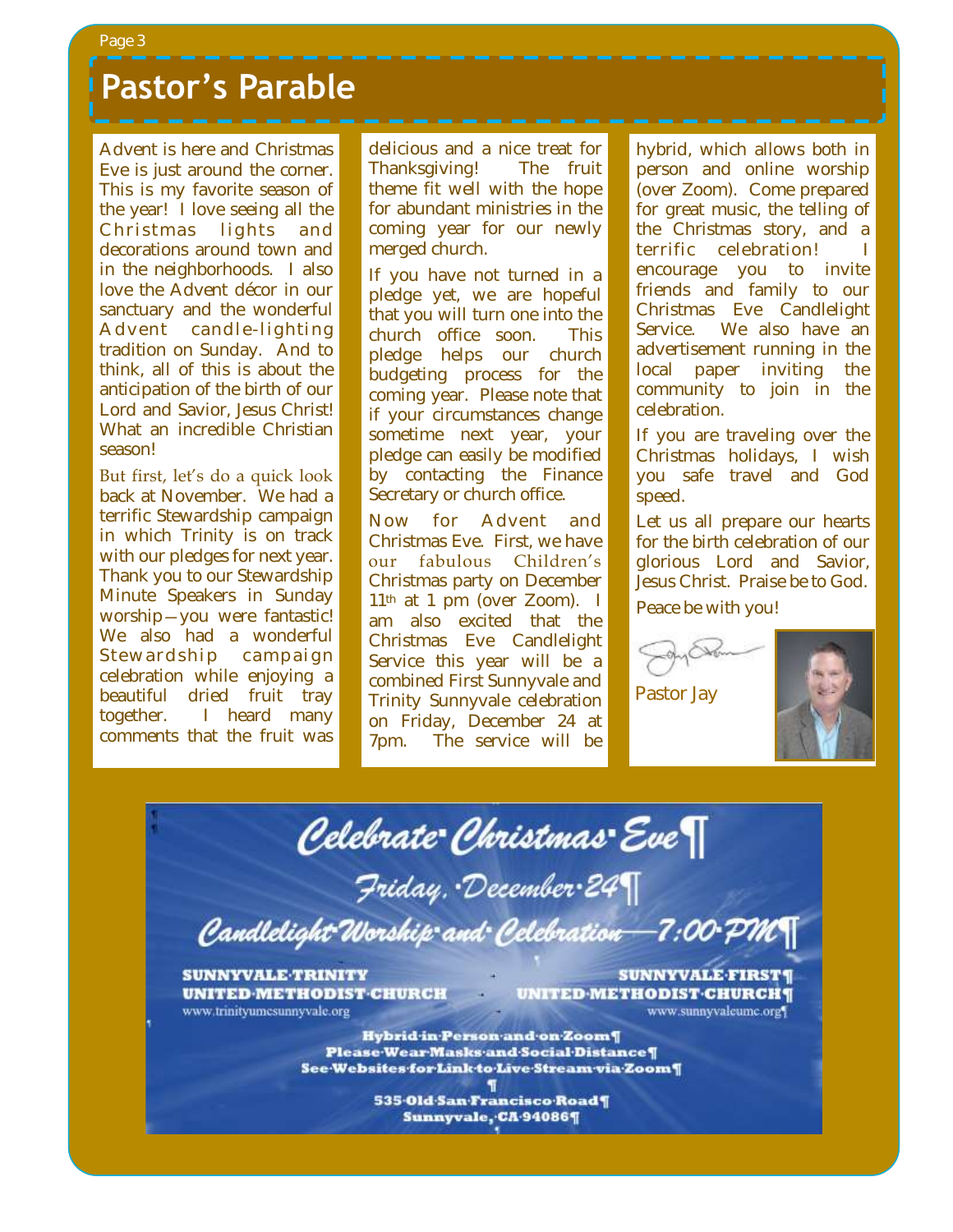Page 4

# **ANNOUNCING TRINITY ACTIVITIES**

**WORSHIP AT SUNNYVALE TRINITY UMC.** Worship is held every Sunday morning at 9:15. We welcome in-person and Zoom worshipers in a hybrid environment. A weekly email is sent on Friday by Pastor Jay to all members and friends and includes the worship program. Please contact the church office to be added to the email.

**FELLOWSHIP TIME** happens in the Library and on Zoom following the Benediction and Closing Music. People on Zoom are invited to open audio/video options and join the conversation after worship.

**CHILDREN AND YOUTH SUNDAY SCHOOL** is held in-person and on Zoom for boys and girls through high school age and is available at 9:15 am using Zoom Meeting ID 631 664 6240; Passcode 5350202. Treblemakers meet along with Sunday School with Lisa. Inperson Sunday School is in Room 2 in the Education Building. Youth Group meets each first and third Sunday at 12:30 pm in the Library and on Zoom using ID 797 769 8229; Passcode 525536.

**ADULT SMALL GROUPS.** We offer two small groups on Sundays, one meeting at 10:45 am using ID 207 473 9152 , Passcode 905898 and one at 1 pm using ID 631 664 6240, Passcode 5350202, both in Nick's Hall and on Zoom.

**SUPPORT SUNNYVALE COMMUNITY SERVICES.** You can support SCS through your tax-deductible financial contribution. Click [SCS Donation](https://svcommunityservices.org/donate-online/) to make your donation directly or mail your check to Trinity UMC, PO Box 70199, Sunnyvale, CA 94086, with a note to donate to SCS.

**WEST VALLEY COMMUNITY SERVICES** uses donations from Trinity UMC to fund its laundry program. Checks written to Trinity UMC noting WVCS in the memo line are forwarded. Click [WVCS](https://www.wvcommunityservices.org/donate-now-covid19) to make your donation directly and note for "Laundry Program."

**MEN'S BREAKFAST FELLOWSHIP** will gather on Zoom at 7 am on Wednesday, December 1 and 15. Bring your coffee, cereal, homemade bread, pancakes, waffles, OJ your treat—and sign on to Zoom while eating your breakfast and catching up. All men are invited to join in the conversation. Remember to set your alarm and join the Fellowship. Meeting ID 429 049 2043; Passcode 583535.

**PRAYER FELLOWSHIP** meetings are on Zoom at 7 pm on Thursdays. Meeting ID 220 379 4382; Passcode 7831552. Please contact Jane D. or Pastor Jay to request prayers. If you need immediate spiritual support, please contact Pastor Jay at 408.621.1418 or Bob McGowan at 408.420.0637.

**FUND FOR HUMANITY.** Do you need a special Christmas gift for friends and family? An opportunity to send an alternative gift is encouraged all year and in particular during Advent. Beginning December 5, the number of candles will grow on the Parson's Table in the Sanctuary as alternative giving gifts are received. The Fund brochure with instructions and suggestions for recipient organizations is [available on our website](http://www.trinityumcsunnyvale.org/docs/Images/2020%20Web%20Fund%20for%20Humanity.pdf) [www.trinityumcsunnyvale.org.](http://www.trinityumcsunnyvale.org)

**Wi-Fi HOT SPOTS AVAILABLE ON CAMPUS.** When you have meetings on campus and need access to the Internet, you will find hot spots in the Johnson-Shaner Room (jsroom *or* jsroom5G), Education Building (Nick's Hall/Education), and the Fireside-Library Room (fireside *or* fireside5G). The passcode for all locations is **tumc-stjohns-1601-totomundo**. Please contact Bob McGowan should you have questions.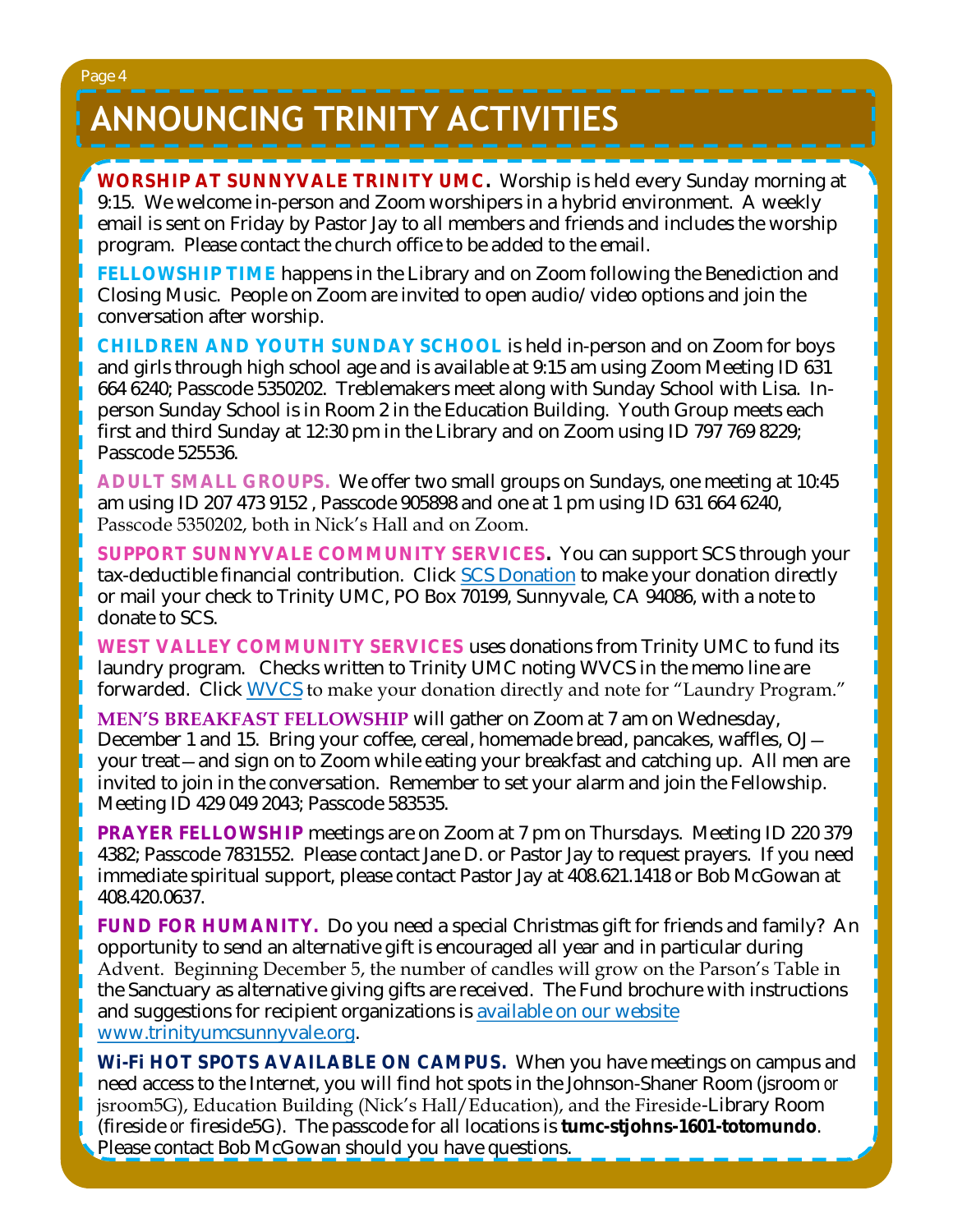# **Meetings and Projects**



**KNITTED TOGETHER FOR GOD'S GOOD WORK**

*2021 Theme*

#### VE DE ACTION **UMW HOLIDAY PARTY**

Ten women gathered at Gloria C's house on Sunday, November 21, from 2:30 until 4:00 pm for the annual Holiday Party. There wasn't a lot of business to do so we had a good time visiting with each other.

We voted on our year-end giving. Donations of \$395 were collected and \$300 was taken from our General Fund. The \$695 will be divided between Sunnyvale Community Services, West Valley Community Services, and The Lord's Pantry. Jane D. asked us to share a Christmas experience that we particularly remembered. All enjoyed that time of sharing.

# **This 'n That**

#### **HELPING HANDS The Brown Bag Bunch**

Grab a bag and grab one other… it takes two to make one. Must wear a mask. Bring proof of vaccination. Work is outside **Volunteer for a shift at Sunnyvale Community Services** 

under an awning and we'll social distance. The double bags will be filled with food by others. No heavy lifting on this job. Contact Ken for details.

Ken R.

#### **PROJECT DAY**

There will be no Project Days in December. They will continue in January. Check the January Trumpet for dates and times. Gloria C.

#### **CHRISTMAS EVE POINSETTIAS**

This year you are invited to provide a poinsettia for Christmas Eve

worship. We will publish your name in the bulletin including the person honored, in memory of, or celebration of. Please deliver your poinsettia to the church by December 16 and pick up your poinsettia after the Christmas Eve worship service. Mark your plant with your name. The information to be printed should be sent to office@trinityumcsunnyvale.org no later than December 13.

#### **CHILDREN'S CHRISTMAS PARTY**

Saturday, December 11, 2021 1-3 pm on Zoom ID 631 664 6240 Passcode 5350202

You will . . . Make Ornaments for your Tree



Sing Christmas

Listen to the Christmas Story told by Pastor Jay





Open your Christmas **Stocking** 

**Please RSVP by December 6** to [jane.dredge@att.net](mailto:jane.dredge@att.net) or [marion@marionredler.net](mailto:marion@marionredler.net) Supplies will be delivered on Friday, December 10.

#### **2022 ESTIMATE OF GIVING**

Thank you very much to all who participated in the 2022 Campaign. The results so far:

Received: 12 estimates, totaling \$93,050

- Compares to 2021: 17 estimates, totaling \$109,220
- Increased over 2021: 4
- Decreased over 2021: 2
- No change over 2021: 6

It is important to the Finance Committee, particularly in this year of changes, to have an accurate view of what our offerings might be in the coming year. So thank you for your participation.

If your Estimate has not yet been expressed by pen to paper, please endeavor to pass it along to the Financial Secretary for inclusion in the 2022 overall Estimate.

| Thanks again. |                                      |
|---------------|--------------------------------------|
|               | <b>Bob Cloke-Financial Secretary</b> |

| $ln2$ . |                                                                                | be parallel recognition that all of my /excl time, traintent<br>hilitosiyd come Aren Gial, I riest gladb join with releas in<br>inggeet of Typics United Merbedie Charch- |  |  |
|---------|--------------------------------------------------------------------------------|---------------------------------------------------------------------------------------------------------------------------------------------------------------------------|--|--|
|         | Only implies needing &                                                         |                                                                                                                                                                           |  |  |
|         | suuch, which is a singled 2<br>in the state of the control of the state of the |                                                                                                                                                                           |  |  |
|         |                                                                                |                                                                                                                                                                           |  |  |
|         |                                                                                |                                                                                                                                                                           |  |  |
|         |                                                                                |                                                                                                                                                                           |  |  |